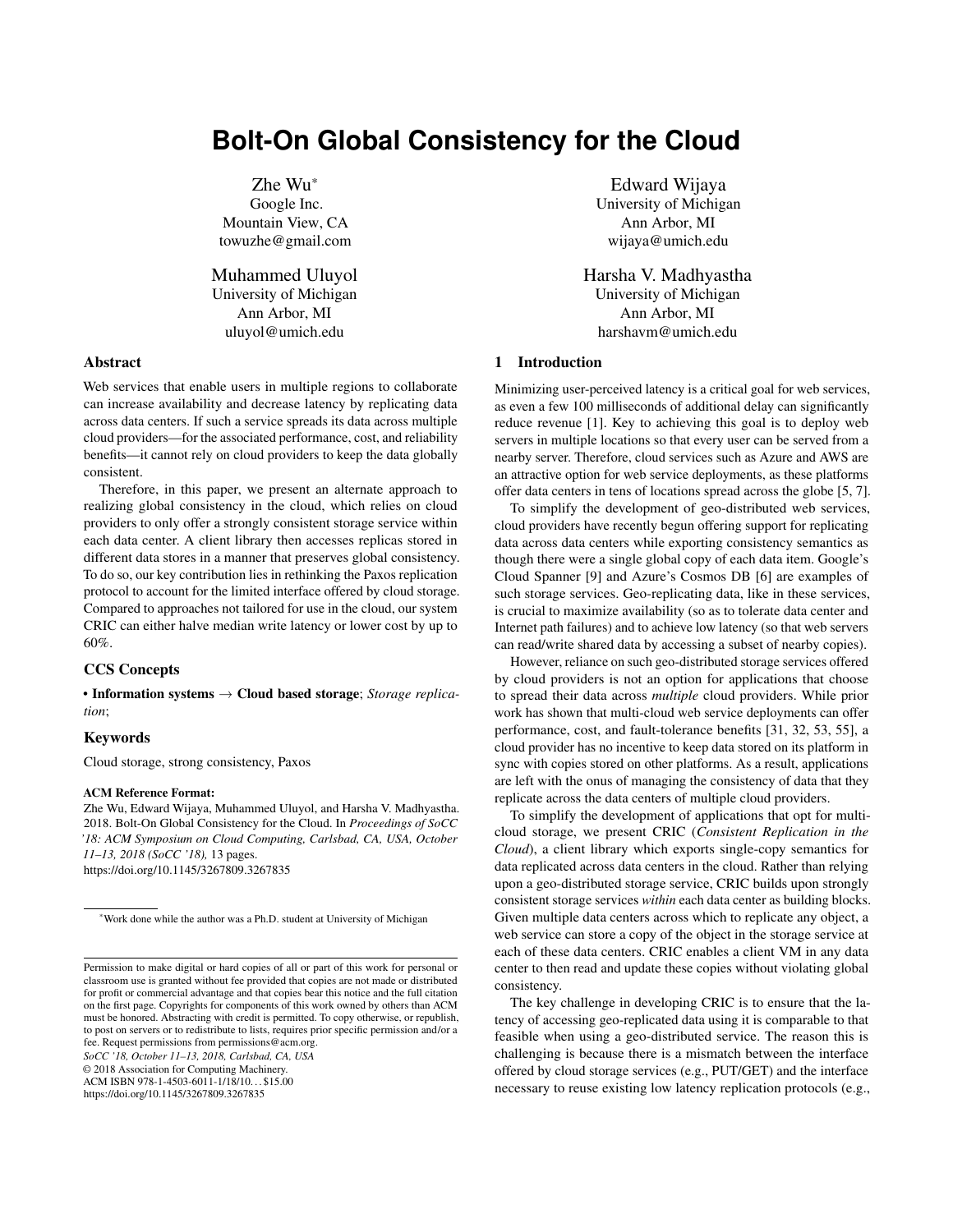Accept/Learn to use Fast Paxos [\[36\]](#page-12-10)). Since application providers have no control over modifying cloud storage's interface, they could resort to using replication protocols [\[25,](#page-12-11) [29\]](#page-12-12) that are compatible with this limited interface. Doing so however significantly degrades latencies, as these protocols require additional round-trips of wide-area communication.

In CRIC, we address this challenge in two ways. First, we develop CPaxos, a variant of Paxos optimized for use in the cloud. To cope with the limited storage interface, CPaxos stores the state maintained by Paxos acceptors in cloud storage but moves the logic executed by Paxos acceptors into the client. Unlike prior variants of Paxos [\[25,](#page-12-11) [29\]](#page-12-12) designed similarly, CPaxos leverages additional features that strongly consistent cloud storage services export beyond a simple PUT/GET interface. These include the ability to conditionally update an object only if it is unchanged since it was last read, and the option of augmenting every object's data with metadata that can be independently accessed and updated. By exploiting these features, CPaxos can execute both reads and writes with one round-trip of wide-area communication in the common case when conflicts are rare.

Second, to ensure that latencies and throughput are not significantly degraded in settings where conflicts are common, when any client VM attempts to update multiple copies of an object, CRIC makes it likely that the update is successfully applied either to all copies or to none. For this, rather than *concurrently issuing* requests to an object's replicas, CRIC staggers its requests such that they *arrive near-simultaneously* at these replicas. Such staggering of requests is feasible because Internet path latencies between cloud data centers are stable and these latencies dominate any client VM's interactions with remote storage.

We have implemented a prototype of CRIC and deployed applications that use it across AWS and Azure. Compared to existing replication protocols compatible with a limited storage interface, we show that CPaxos can halve write latency and also lower cost by 10–60%.

### 2 Overview and Motivation

In a geo-distributed web service deployment, user-facing web servers are deployed in multiple data centers, so that any user's request can be served from a nearby location. The latency incurred by a user includes time that the web server waits for data to be read from or written to storage. We focus on geo-replicating data to minimize latency and maximize availability for web services that use keyvalue stores to store small KB-sized objects [\[13,](#page-12-13) [19,](#page-12-14) [44\]](#page-12-15). By georeplicating data, we can enable web servers to read/write a object by accessing a subset of nearby replicas, rather than a centrally located copy of the object.

#### 2.1 Why multi-cloud?

While public cloud services allow tenants to deploy applications in many locations, any tenant must choose from the set of data centers in the cloud platform it uses. If a cloud provider has little or no presence in a particular region, then its tenants will be unable to store any data there, and will instead have to access data stored in a distant location.

Since different cloud providers target different markets, using multiple clouds enables tenants to store data in more geographic

<span id="page-1-0"></span>

Figure 1: For each Azure data center, we compute the number of other data centers within varying latency bounds. For each latency bound, the min, median, and max value across Azure data centers is shown.

regions. For example, while US-based cloud providers (e.g., AWS and Azure) have a large number of data centers in North America and Europe, Alibaba Cloud and Telefónica target the Asia-Pacific and Latin America regions respectively. While porting applications to multiple clouds is challenging due to differences in the interfaces they offer, modifying applications to use additional providers only for data storage is relatively simpler. For example, in this paper, we consider that a web service's servers will be deployed across the data centers of a single cloud provider, but any data center that has a key-value storage service—irrespective of which provider owns that data center—is a candidate for storing some of the service's data.

To quantify the utility of using multiple cloud providers for data storage, we consider 11 public cloud providers. Besides AWS, Azure, and Google Cloud, we consider the public cloud services offered by IBM, Alibaba Cloud, Telefónica, CityCloud, OVH, ECS, Rackspace, and SAP; all of these providers have data centers in which they offer strongly consistent key-value storage services. We measured network latencies between all pairs of AWS, Azure, and Google Cloud data centers and used this data to compute a linear regression model of latency as a function of geographic distance. Using our best estimates of the physical locations of data centers operated by each cloud provider, we then estimated latencies between all pairs of data centers.

For any web service hosted on Azure, Figure [1](#page-1-0) shows that using all 11 cloud providers for data storage significantly increases the number of data centers near any Azure data center. The median Azure data center has 5 *other* Azure data centers within a 50 ms radius, while the most isolated data center has to suffer over 100 ms latency to contact another Azure data center. In contrast, using our full list of cloud providers, the median Azure data center has over 9 other locations within a 50 ms radius and the most isolated Azure data center has a non-Azure data center just 30 ms away.

To see how this might affect storage performance, we evaluate the latency improvement for two access patterns. The first considers data being accessed from Korea and Singapore, and the second considers data being accessed from Central India and UK; these are locations in which both Azure and AWS have data centers. In either case, we assign data to be replicated across 3 data centers chosen to minimize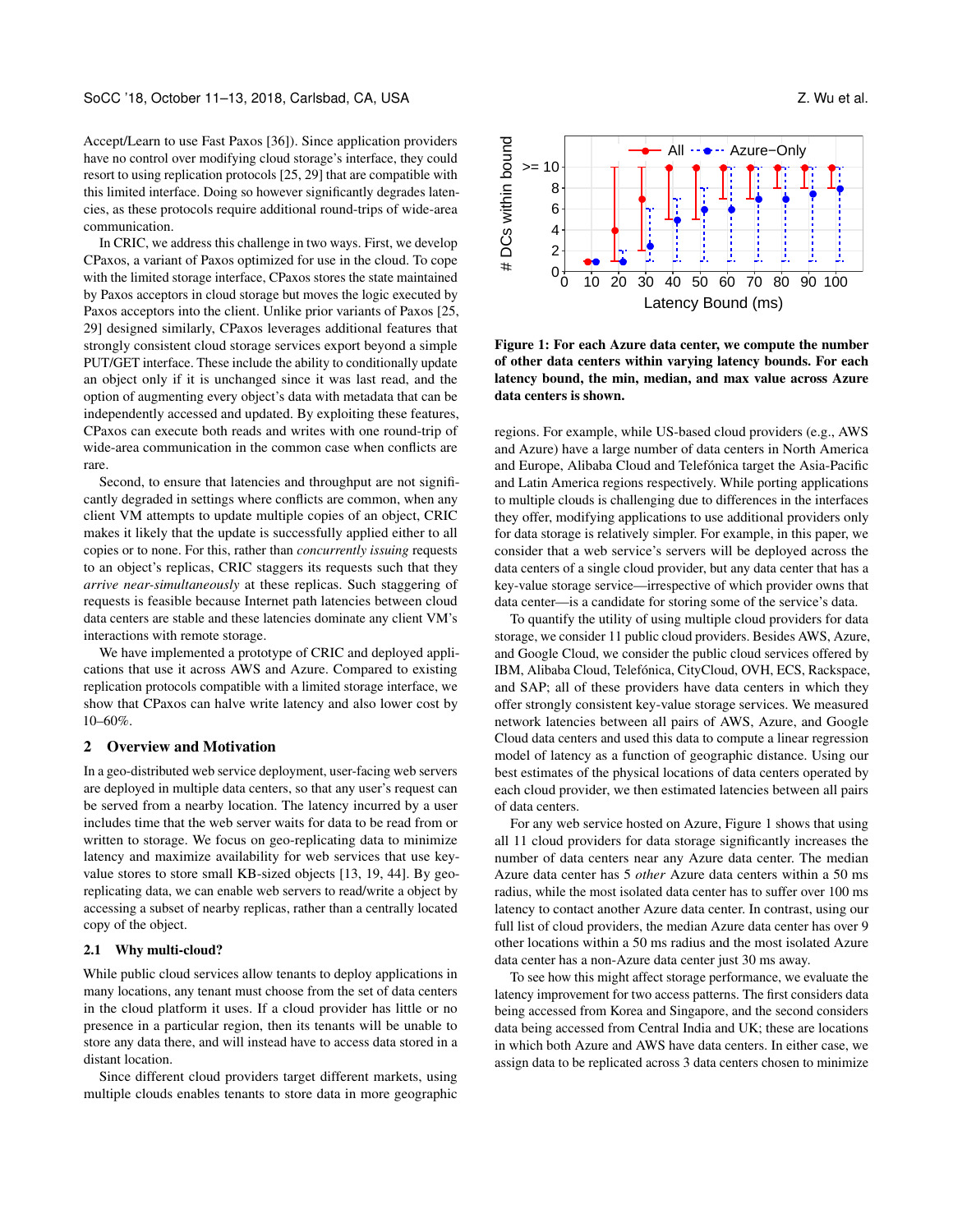<span id="page-2-0"></span>

# Figure 2: Latency improvement from going multi-cloud. For two different access patterns, we show the minimum read latency SLO feasible when using a single provider for data storage versus when using multiple providers.

the latency for either access location to read data by contacting a majority of the replicas.

Figure [2](#page-2-0) shows that using all clouds for storage can provide better read latency than using only Azure or AWS. For data accessed from Korea and Singapore, using all clouds improves read latency compared to AWS-only by 25% while Azure-only suffices in this case for low latency. However, for data accessed from Central India and UK, using all clouds improves read latency compared to both Azure-only and AWS-only storage by 20%.

# 2.2 Goals

Realizing these latency benefits from multi-cloud data storage is however challenging for applications because they cannot rely on a storage service offered by any provider to manage the geo-replication of data. Therefore, our goal is to enable web service developers to outsource to CRIC the task of managing the consistency of data replicated across data centers. As shown in Figure [3,](#page-2-1) CRIC's client library stores data in and accesses data from strongly consistent storage services offered by cloud providers within each of their data centers. CRIC can implement operations supported at all the storage services that it builds upon ([§5\)](#page-9-0), but we focus primarily on reads, writes, and conditional-writes on individual geo-replicated objects ([§3\)](#page-2-2).

Our design of CRIC is guided by four objectives.

- ∙ Strong consistency: All reads and writes must be linearizable. Strongly consistent replicated storage simplifies application development, enables seamless porting of web services written to use centralized storage, and is essential in many web services, including collaborative document editing (e.g., Google Docs), online auctions (e.g., eBay, stock trading), and multi-player online gaming.
- ∙ Fault-tolerance: CRIC must ensure that any object continues to be readable/writable as long as storage services in at most  $f$  data centers are unavailable.
- ∙ Low latency: CRIC should ensure low latencies for both reads and writes.

<span id="page-2-1"></span>

Figure 3: Illustration of CRIC's use in a geo-distributed web service deployed in the cloud.

∙ Cost-effectiveness: CRIC should minimize the cost overhead (i.e., the dollar amount charged by cloud providers) that it imposes on web services. We account for the cost of data transfers, GET/PUT requests, and any VMs necessary to support georeplication.

#### <span id="page-2-2"></span>3 Global consistency atop limited interface

CRIC's interface matches that offered by strongly consistent intradata center key-value stores. Here, we describe CRIC's support for three operations: read, write, and conditional-write (a client's conditional-write on an object succeeds only if the object has not been modified since the client last read it); Table [1](#page-3-0) summarizes the various techniques we use. These operations are analogues of the GET, PUT, and conditional-PUT operations supported by cloud storage within each data center. In Section [5,](#page-9-0) we describe how the mechanisms used in CRIC also enable support for other operations offered at all the data centers across which objects are replicated.

# 3.1 Basics

The need to support conditional-writes requires being able to associate every object's data with monotonically increasing version numbers. Once a write to version  $i$  of an object is complete, any attempt by a client that previously read version  $j$  ( $j < i$ ) to write version  $j + 1$  must fail. This rules out the use of protocols such as ABD [\[14\]](#page-12-16), which suffice to implement a PUT/GET interface atop replicated data, but are fundamentally incapable of serving as the basis for the read-modify-write semantics necessary to implement conditional-writes [\[14\]](#page-12-16); see Appendix [B](#page-11-0) for an example.

Therefore, CRIC instead builds upon Paxos. Each version of an object corresponds to one Paxos instance, and every replica of the object serves as a Paxos acceptor. When a client executes a conditional-write, the CRIC library attempts to write to the version one higher than that last read by the client and returns an error if a quorum of acceptors have already accepted a value for this version. To execute a (unconditional) write, the CRIC library repeatedly retries writing to higher versions until success.

<span id="page-2-3"></span>The state stored at each replica of an object comprises a log of increasing versions (Figure [5\)](#page-5-0). For each version, we store the highest proposal number that the acceptor has promised to accept, the highest proposal number accepted, the last accepted value, and a commit bit, which indicates whether the locally accepted value for this version has been globally accepted.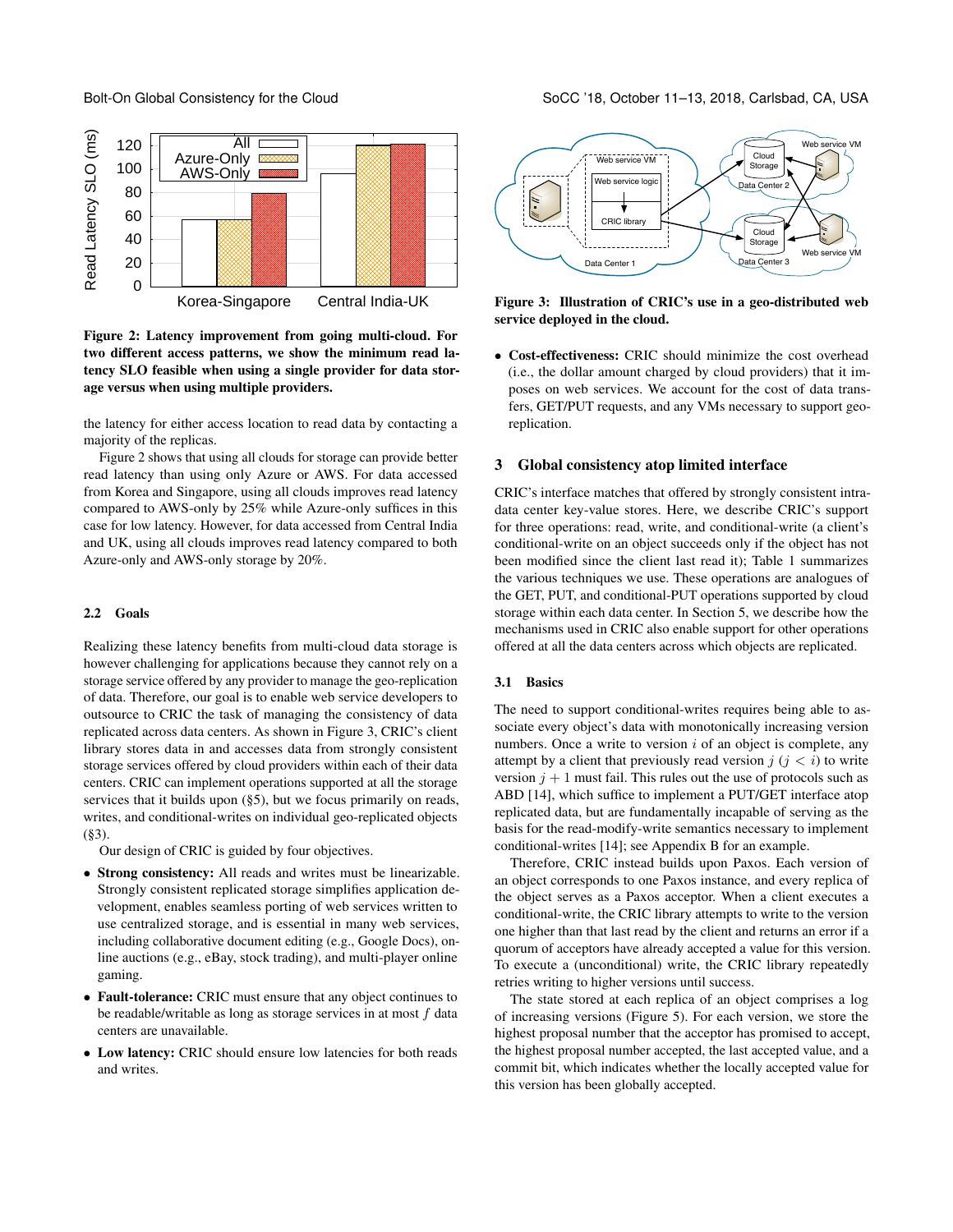<span id="page-3-0"></span>

| <b>Metric to optimize</b> | Techniaue                                                                                                  |       |  |  |  |
|---------------------------|------------------------------------------------------------------------------------------------------------|-------|--|--|--|
| Write latency             | Treat cloud storage as a passive acceptor and use conditional-PUTs to update Paxos state, cache acceptors' |       |  |  |  |
|                           | states, and attempt to write to a super quorum of acceptors                                                | § 3.2 |  |  |  |
| Read latency              | Clients act as learners, asynchronously update Paxos state to mark version as globally accepted            |       |  |  |  |
| Storage and data          | Garbage collect old versions in Accept phase                                                               | § 3.4 |  |  |  |
| transfer costs            | Store Paxos state as object's metadata so that no need to transfer object data in Prepare phase            |       |  |  |  |
| Performance under         | Stagger client's requests to replicas such that requests arrive near-simultaneously at either the closest  | § 3.5 |  |  |  |
| conflicts                 | quorum or the closest super quorum                                                                         |       |  |  |  |

Table 1: Techniques used in CRIC to minimize latency and cost for strongly consistent reads and writes.

<span id="page-3-1"></span>

|                        | Write latency (RTTs) in<br>common case |           | When executing writes, # of copies of object's<br>data transferred per write attempt |                               | Average # of copies of    |
|------------------------|----------------------------------------|-----------|--------------------------------------------------------------------------------------|-------------------------------|---------------------------|
|                        | Fast path                              | Slow path | No conflict                                                                          | <i>n</i> concurrent proposers | object's data per replica |
| Disk Paxos [25]        |                                        |           | O(m)                                                                                 | O(m)                          | m                         |
| $p$ Paxos [29]         |                                        |           |                                                                                      | O(n)                          | $\approx$ 1               |
| Classic Paxos [35] $ $ |                                        |           |                                                                                      |                               |                           |
| <b>CPaxos</b>          |                                        |           |                                                                                      | Ο(1                           |                           |

Table 2: Comparison of CPaxos to prior protocols.  $m$  is the number of clients. For pPaxos, we assume older versions are garbage collected as soon as a new version is globally accepted.

#### 3.2 Low latency writes

Using Paxos to execute writes requires replicas to participate in the Paxos protocol. For this, one could deploy VMs which proxy all client interactions with cloud storage and augment the storage interface. However, as we show later in Section [4,](#page-6-0) deploying a sufficient number of proxy VMs so that they do not prove to be a bottleneck can significantly increase the cost that a web service must pay to the cloud provider. Moreover, since write conflicts are rare in typical web service workloads [\[23,](#page-12-18) [41\]](#page-12-19), these proxy VMs would largely have to simply relay data between application VMs and cloud storage, without having to perform any concurrency control.

Therefore, to enable client VMs that use CRIC to directly communicate with cloud storage, we design CPaxos (Cloud Paxos), a new variant of Paxos which works with passive Paxos acceptors (i.e., acceptors that only store state but cannot run any computation); see Appendix [A](#page-10-0) for proof of correctness. Like prior variants of Paxos [\[25,](#page-12-11) [29\]](#page-12-12) designed for passive acceptors, CPaxos moves the acceptor and learner logic into the proposer. However, prior Paxos variants for passive acceptors inflate latency and cost (see Table [2\)](#page-3-1) because they require two rounds of communication to complete each phase of Paxos: one round to perform conflict-free writes at a quorum of acceptors (e.g., write a new object [\[25\]](#page-12-11) or perform an atomic append [\[29\]](#page-12-12)), and another round to read the state of the acceptors to check for success. We use three techniques to execute a write in one round of wide-area communication in the common case, when conflicts are rare [\[23,](#page-12-18) [41\]](#page-12-19).

Leveraging conditional updates. To write to a specific version of an object, like in classic Paxos, a CPaxos proposer must first gather promises from a majority of acceptors in the Prepare phase and then get its proposal accepted by a majority of acceptors in the Accept

<span id="page-3-2"></span>

Figure 4: Comparison of (a) classic Paxos and (b) CPaxos.

phase. For this, as shown in Figure [4,](#page-3-2) a proposer first gathers the state from a majority of acceptors. For each acceptor, the proposer then runs the same logic that the acceptor would have executed upon receiving the proposer's Prepare message. If the proposer finds that a majority of acceptors would have promised to accept its proposal, it then attempts to update the state of these acceptors using conditional-PUTs; the update of any acceptor's state succeeds only if the state has not already been updated since when the proposer read it.

If conditional-PUTs fail at a majority of acceptors, the proposer re-collects acceptor states, re-runs the logic for the Prepare phase (possibly with a higher proposal number), and tries to update the acceptors' states again. The proposer repeatedly does so until it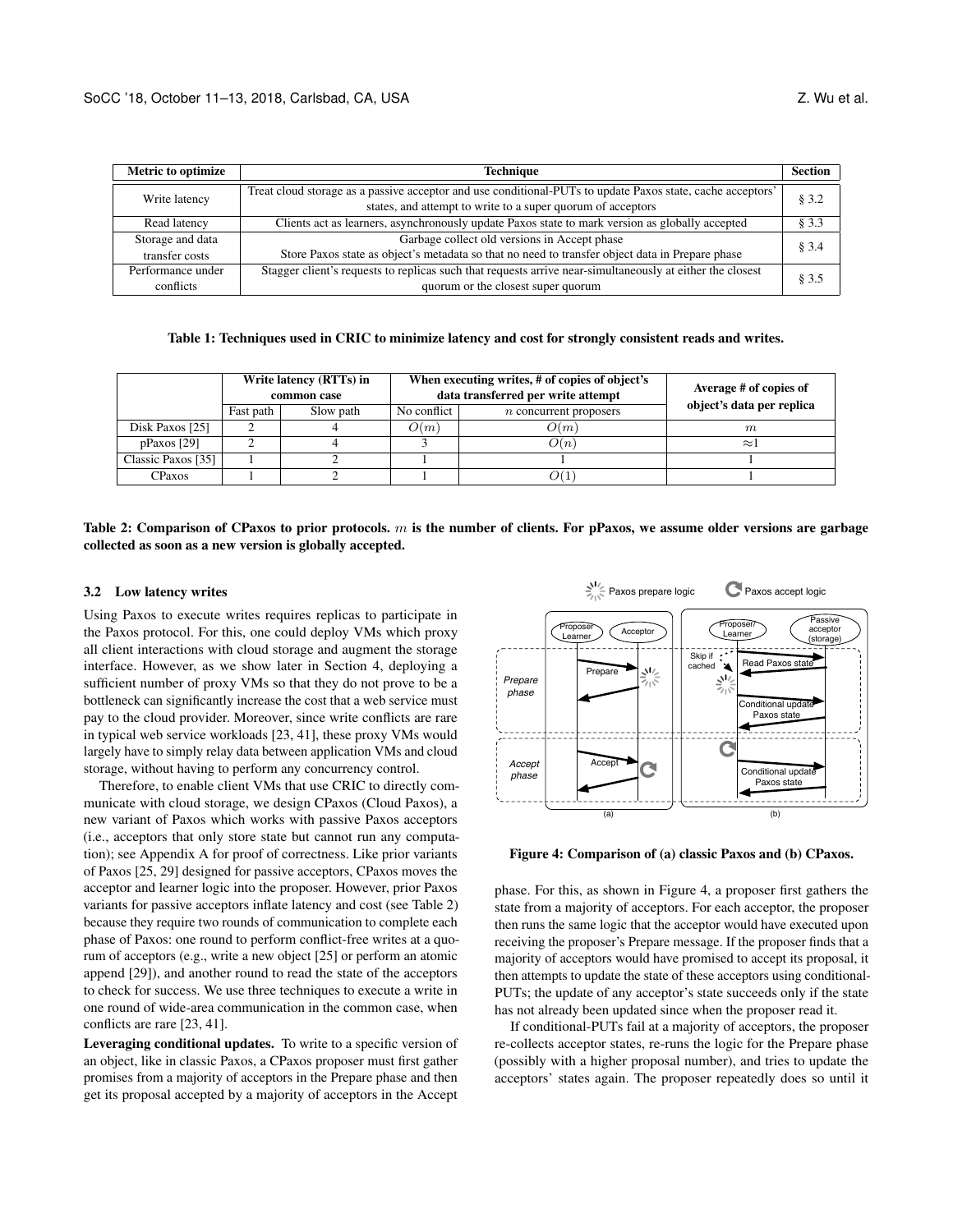either gets a majority of acceptors to promise to accept its proposal, or discovers that a conflicting value has been globally accepted.

The Accept phase is similar to the Prepare phase, except that the proposer need not collect the acceptors' states at the start of the Accept phase; it already knows the state of at least a majority of acceptors after its conditional updates succeed in the Prepare phase.

Thus, after collecting the states of all acceptors, CRIC leverages conditional-PUTs to complete the Prepare and Accept phases of a write in one round of communication each in the common case. In contrast to the concurrency-safe primitives that prior Paxos variants designed for passive acceptors [\[25,](#page-12-11) [29\]](#page-12-12) rely upon (write a new object or do an atomic append), conditional-PUTs ensure that at most one among concurrent attempts to update a replica will succeed and that the successful client will discover its success without incurring an additional round-trip to read the acceptor's state.

Caching acceptors' states. The first step of collecting the current states of all acceptors can often be omitted because 1) if an object is being created, it will have no state at any acceptor, and 2) when a client is updating an object, it has likely read that object in the past, enabling the CRIC library to cache acceptors' states. If an object is updated between a client's read and subsequent write, the client's write to the version one higher than what it had read will fail, even with classic Paxos. In workloads where this scenario is common and it is important for such writes to fail quickly, the CRIC library can either periodically refresh cached acceptor states, or first check that the state of the closest acceptor is unchanged before attempting to execute a write.

Enabling one round write. Taking inspiration from Fast Paxos [\[36\]](#page-12-10), we further reduce write latency to one round of communication. Since conflicts are rare in typical web service workloads [\[23,](#page-12-18) [41\]](#page-12-19), any write can start with an attempt to fast accept the update by skipping the Prepare phase and running the Accept phase for *proposal #0*. The value is considered as committed once a super quorum  $\left[\frac{3}{2}f+1\right]$  of the object's  $2f+1$  replicas accept the value. Requiring acceptance at a super quorum of replicas ensures that, when a reader subsequently reads from any quorum of replicas, a successful write would have been accepted at a majority of that quorum.

Failure of the fast round indicates that there may be conflicting writes, so the proposer must fall back to the regular two-round CPaxos protocol using a higher proposal number. This increases the likelihood that one of the writers will be successful. During the Prepare phase, if a proposer observes multiple values accepted in *proposal #0* and is unable to determine if any of them is globally accepted (e.g., because some replicas are unavailable), like in Fast Paxos, it will pick the value with the highest frequency (because any value committed in a fast round will have been accepted by a majority of any quorum of acceptors) and try to get it globally accepted.

<span id="page-4-0"></span>Note that, when objects are geo-replicated, using a fast round may not always lower write latency even when conflicts are rare, because two rounds of communication with a quorum may impose lower latency than one round-trip to a super quorum [\[33\]](#page-12-20). Given the placement of an object's replicas, CRIC can identify whether a particular client would benefit from using a fast round to update the object.

#### 3.3 Low latency reads

Since typical web service workloads are dominated by reads [\[13,](#page-12-13) [23\]](#page-12-18), it is particularly vital to minimize read latency. Hence, in the common case, CRIC enables any client to read the latest version of an object in one round of communication with the closest majority of the object's replicas. We achieve this property by having clients act as learners.

After a client has its update to an object's data accepted by a quorum of acceptors, the client asynchronously issues conditional-PUTs to update the commit bit for this new version in the object's replicas. The utility of doing so is that, when a client wants to read the latest version of an object, it can issue GET requests to fetch the CPaxos logs for this object from all of the object's replicas but need not wait to hear from *all* replicas in order to identify the highest globally accepted version. Instead, once a reader is done fetching CPaxos logs from any majority of acceptors (typically the quorum of acceptors closest to it), if it finds the commit bit for the highest version enabled at any replica, the reader can safely use the corresponding data.

A client may find that the commit bit for the highest version it sees is not set at any of the majority of replicas that it first hears from, e.g., because this read occurs after a new version has been globally accepted but before the writer updates the commit bit for that version. In this case, the client needs to simply wait to receive CPaxos logs for the object from more replicas to recognize the committed version.

When storage services in some cloud data centers are unavailable, a reader may be unable to confirm that a particular version has been globally accepted even if it reads from a majority of replicas that are available; that version may have been accepted by a different majority of acceptors, some of whom are currently unavailable. In this case, a client identifies the highest version accepted at any of the acceptors from which it has read the CPaxos log. Then, like prior systems [\[16,](#page-12-21) [46\]](#page-12-22) that use Paxos, the client re-proposes the data corresponding to the highest accepted proposal number for this version in order to either get this value globally accepted or discover a different value that is already globally accepted. The purpose of a reader performing such a write back is to ensure that, in case an object is in an inconsistent state (e.g., because a client failed in the midst of performing a write), the object is left in a consistent state which reflects the data returned to the application. Since failures in the cloud are rare [\[2,](#page-12-23) [3,](#page-12-24) [10\]](#page-12-25), readers will seldom have to incur the latency overhead of performing write backs.

#### <span id="page-4-1"></span>3.4 Low cost

In comparison with classic Paxos, CPaxos inflates the cost associated with network transfers in two ways: 1) from every acceptor, a reader has to fetch the entire CPaxos log, not just the last accepted version, and 2) to update an acceptor's state via a conditional-PUT, a client has to redundantly transfer all data previously stored in the CPaxos log. We address these sources of cost overhead via efficient garbage collection and by separating data from metadata.

Garbage collection of CPaxos logs. Since readers need to know only the highest version accepted by each acceptor (Section [3.3\)](#page-4-0), we can afford to garbage collect CPaxos state for older versions during the Accept phase of a write. Even if all older versions of an object are garbage collected when writing a new version, this does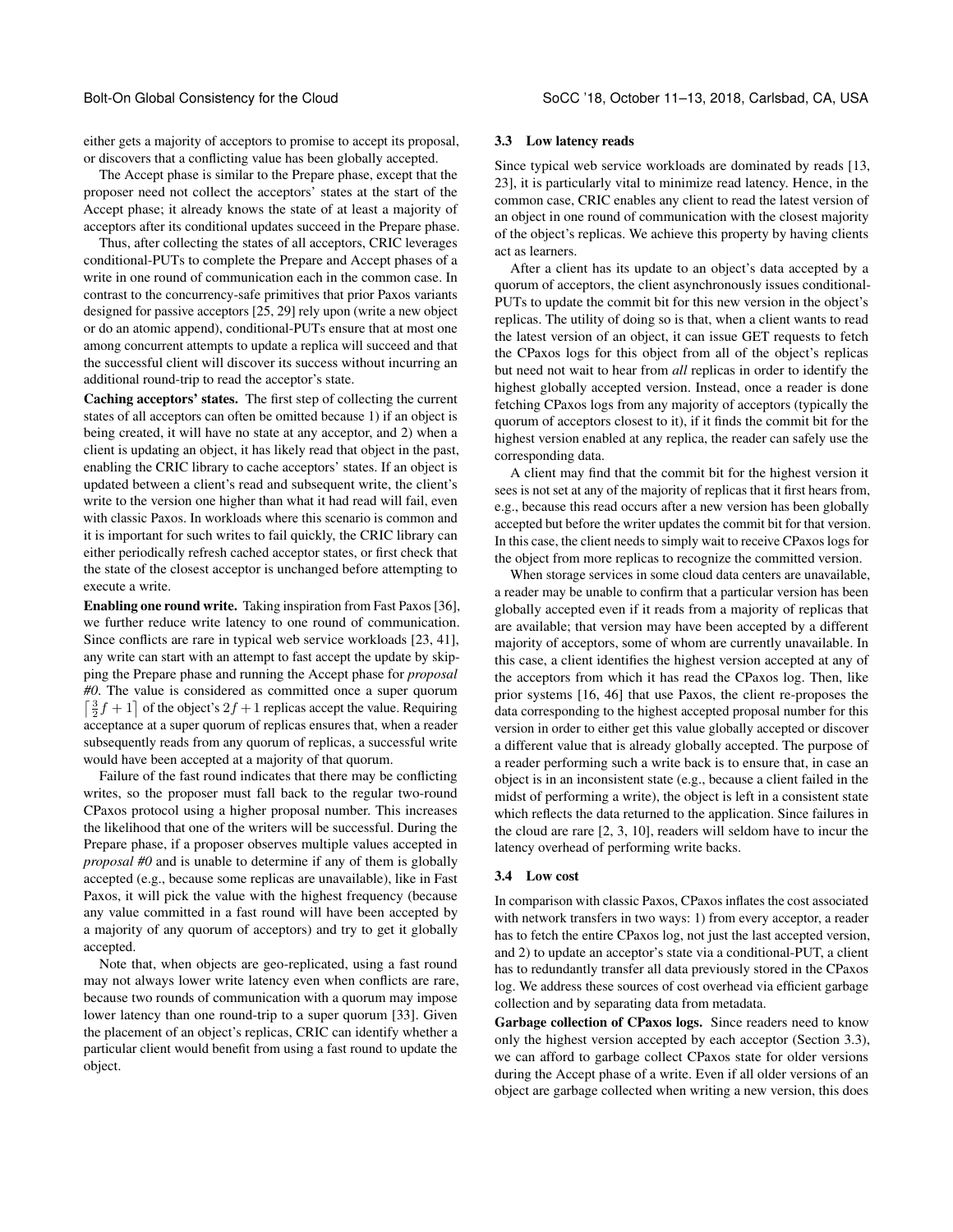<span id="page-5-0"></span>

Figure 5: CRIC's per-replica state in cloud storage.

not violate safety; if another client reads this new version before it is globally accepted, the reader will write back a value for this version before returning to the application. In settings where conflicts are known to be not so rare, one can minimize the chances of readers having to perform write backs by configuring CRIC so that writers garbage collect *some*, but not *all*, older versions in the Accept phase.

The key point to note here is that CRIC can safely afford to always store a single copy of an object's data at any replica. In contrast, to not violate safety, prior variants of Paxos designed for passive acceptors [\[25,](#page-12-11) [29\]](#page-12-12) require every writer to create an *additional* copy of the object's data at a quorum of replicas, even if every update to an object is a complete overwrite of the object's data. This in turn leads to overheads in network transfers as subsequent readers must necessarily fetch *multiple* copies of the object's data from each replica.

Separation of object data and Paxos state. During the Prepare phase of a write, only the CPaxos state needs to be updated but not the object's data. To enable this, we store an object's data separately from the CPaxos state at each of the object's replicas (see Figure [5\)](#page-5-0). In services that offer blob storage, we leverage support for storing with any key a limited amount of metadata which can be modified independently of the key's value [\[8\]](#page-12-26); storing the CPaxos state for an object in a separate key would make multi-key transactions necessary, which key-value stores often do not support. In services that offer tabular storage (e.g., DynamoDB), we store metadata for each key in a separate column.

We also store within the metadata a *data digest*: a hash of the data last accepted at that replica. In low conflict workloads where replicas are typically in sync, CRIC reduces cost by having a client read an object's data only from the closest replica and read only the metadata from the other replicas to confirm that they have the same data for the object.

#### <span id="page-5-1"></span>3.5 Performance under conflict

In comparison with classic Paxos, performance with CPaxos degrades more rapidly if conflicts become common. This is because, when a client's conditional-PUT to update a replica fails, the client must incur an additional round-trip to read the acceptor's state at that replica before it can retry its proposal. In contrast, when an active acceptor rejects a proposal, its response includes the information necessary for the proposer to retry.

Rather than addressing this difference between active and passive acceptors, we tackle the root cause for conflicts: no client will be able to complete its write if every client's proposal is accepted by less than a majority in a slow round or by less than a super quorum in a fast round. As shown in Figure [6\(](#page-5-2)a), this occurs because a client's requests can arrive at different replicas at different times.

<span id="page-5-2"></span>

Figure 6: Illustration of staggered requests: (a) When clients issue requests to all replicas simultaneously, update may be successful at some replicas but not others. (b) When every client staggers its requests so that they arrive at the replicas nearsimultaneously, either all replicas will be updated or none.

Though both replicas are in the same state to begin with, by the time Client1's request arrives at Replica2, that replica has already been updated by Client2; similarly, Client1 updates Replica1 before that replica receives Client2's request. When data is geo-replicated, such a scenario is likely to occur when there are concurrent writers, because the latency from a client can vary significantly to different replicas.

To address this cause for performance degradation when there are concurrent writers, CRIC does not send out requests to all replicas simultaneously. Instead, it staggers its requests such that they *arrive* near-simultaneously at the subset of replicas that the client needs to update for its write to be successful. For example, in the fast round, after the client first sends out its request to the farthest replica  $R$  in the closest super quorum, the client delays its request to any other replica  $R'$  in the super quorum by an amount equal to the difference in the client's latencies to  $R$  and  $R'$ . A client can similarly stagger its requests in a slow round so that its requests arrive at the closest majority of replicas near-simultaneously. As shown in Figure [6\(](#page-5-2)b), the likely outcome of such staggering of requests will be that either all the desired replicas are updated or none.

Staggering requests in this manner works for two reasons. First, when data is geo-replicated, wide-area network latencies dominate the latency of interaction between client VMs and storage in remote data centers. Second, network latencies between cloud data centers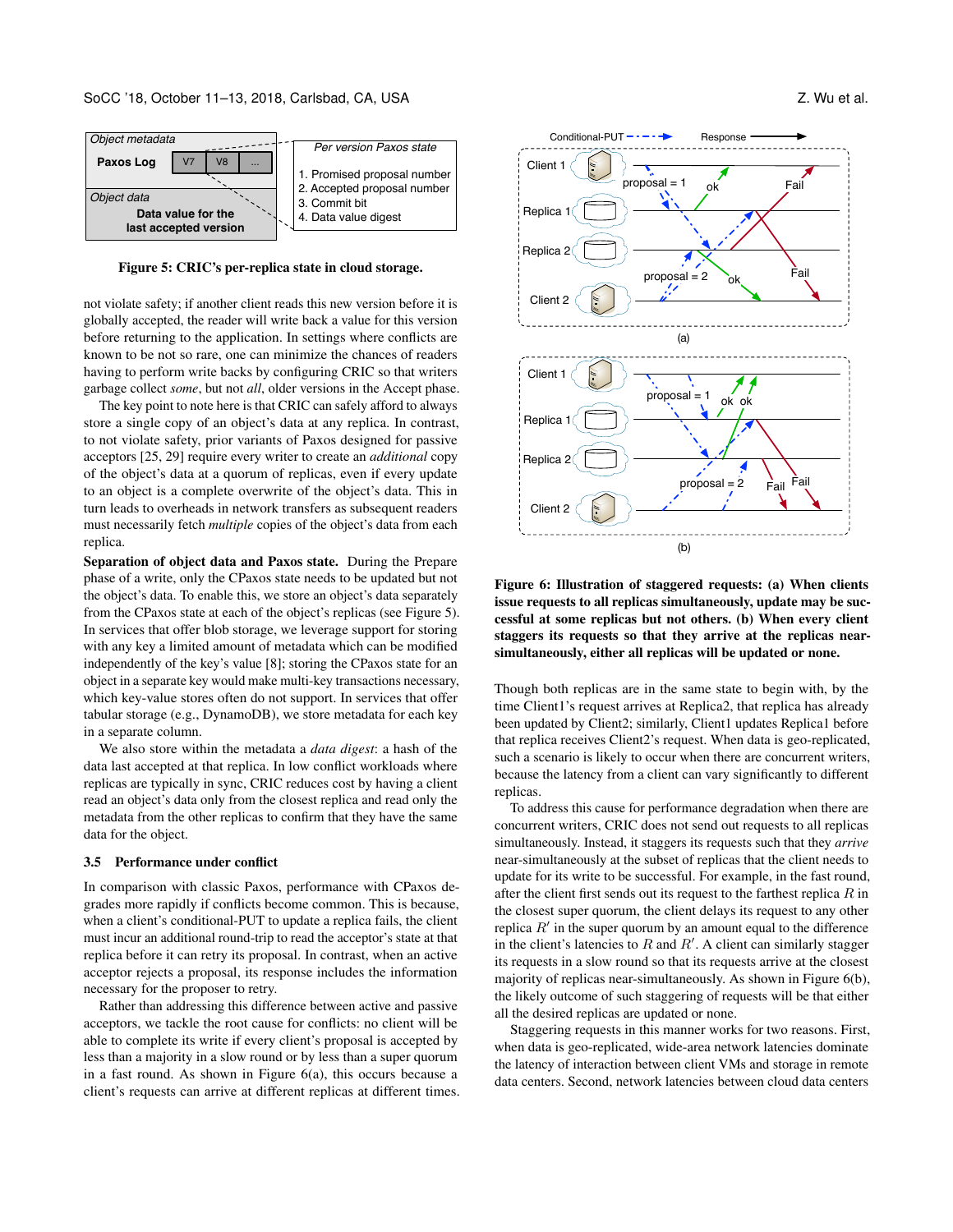<span id="page-6-1"></span>

Figure 7: Low variance of wide-area network latencies for Azure, AWS, and Google Cloud. 10,000 latency samples were collected for every pair of data centers.

exhibit low variance. Figure [7](#page-6-1) shows that this is true both for Internet paths between data centers in the same cloud platform and between data centers in different platforms.

Note that staggering requests as described also helps when executing reads. A reader's staggered requests to the closest majority of replicas helps increase the likelihood that the client sees the effects of the same write at all replicas.

# <span id="page-6-0"></span>4 Evaluation

We evaluate CRIC in three parts. First, in a prototype deployment of CRIC, we evaluate the latency and throughput performance under different conflict rates, in comparison with alternative designs not optimized for the cloud. Second, we conduct a simulation-based evaluation to demonstrate CRIC's cost-effectiveness. Finally, we showcase the utility of CRIC on a real-world web service's workload. The primary takeaways from our evaluation are:

- ∙ CRIC's performance is comparable to approaches that require proxy VMs to augment the storage interface, but at 20–50% lower dollar cost.
- ∙ Compared to existing replication protocols compatible with passive Paxos acceptors, CPaxos can halve write latency and also lower dollar cost by 10–60%.
- ∙ Under high conflict scenarios, CRIC's use of staggered requests helps reduce median write latency by over 50%.

#### 4.1 Prototype Evaluation

Implementation. Our prototype implementation of CRIC is roughly 5400 lines of Java code. We use Thrift [\[48\]](#page-12-27) for RPCs between VMs, and interact with every cloud storage service using the official client libraries. Our prototype is compatible with Microsoft Azure and Amazon AWS.

To compare CRIC with existing solutions, we also implemented two comparison systems: Fast Paxos and pPaxos\*. Note that we do not directly compare CRIC with cloud storage services which support geo-replication of data for two reasons. First, at the time of writing, Cosmos DB [\[6\]](#page-12-5) does not yet support strongly consistent replication of data across Azure regions for cloud customers. Co and the set of the set of the set of the set of the set of the set of the set of the set of the set of the set of the set of the set of the set of the set of the set of the set of the set of the set of the set of the s

<span id="page-6-2"></span>

Figure 8: (a) Read and (b) write latencies under low conflicts (Zipfian coefficient  $= 0.5$ ).

and Cosmos DB is currently infeasible. Second, instead of directly comparing with Cloud Spanner [\[9\]](#page-12-4), we compare CRIC with the state of the art Paxos protocol, which is the core replication protocol used in Spanner [\[23\]](#page-12-18).

- ∙ Fast Paxos: We implement Fast Paxos to represent a range of existing solutions, such as MDCC [\[34\]](#page-12-28) and TAPIR [\[57\]](#page-12-29), that would require proxy VMs to replicate data in the cloud. Although these systems provide richer functionality such as transactions, using them to offer a globally consistent view of key-value storage would offer performance similar to the Fast Paxos protocol. Our implementation of Fast Paxos contains two components: a client library that implements a Fast Paxos proposer, and code that runs on VMs which proxy requests to cloud storage and mimic Fast Paxos acceptors and learners.
- ∙ pPaxos\*: Among prior Paxos-based replication protocols that work with passive acceptors, pPaxos [\[29\]](#page-12-12) is strictly better than Disk Paxos [\[25\]](#page-12-11) in terms of performance and cost. Therefore, we compare CRIC only with pPaxos. Our implementation, pPaxos\*, improves pPaxos's efficiency by using fast round writes and optimal garbage collection.

Not all cloud storage services support Append operations as needed by pPaxos. Even storage services that do support Append may impose restrictions, e.g., though Azure Storage supports Append Blobs, updating and deleting existing blocks in a Blob is not supported, thus preempting garbage collection. We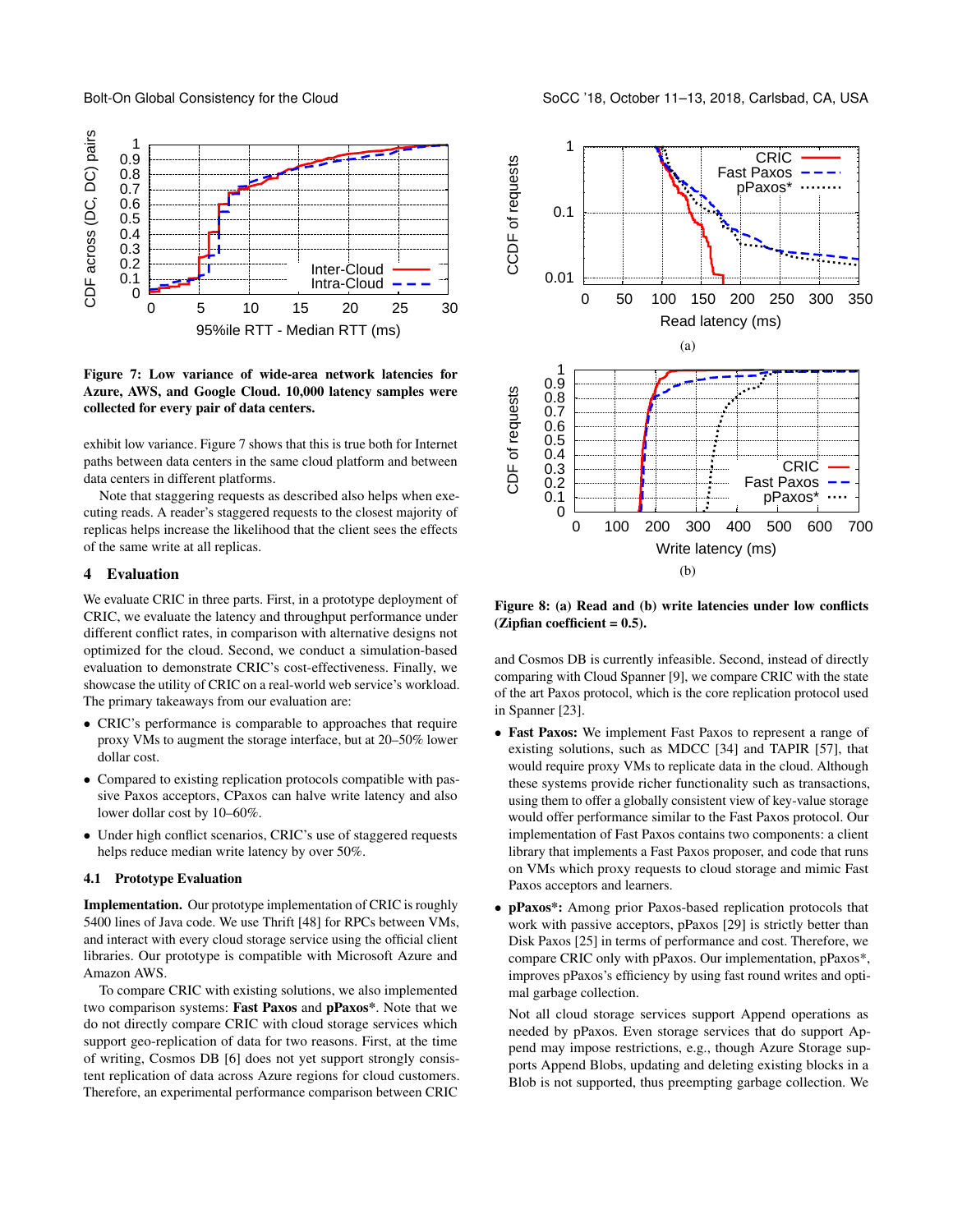therefore implement Appends via proxy VMs that interpose on requests to storage but ignore the dollar cost of these VMs in our comparisons.

Deployment setting. We deploy clients in A2 instances (2 cores, 3.5GB RAM) at 5 Azure data centers: East US, West US, Japan, West Europe, and Southeast Asia. In the blob storage service at each of these data centers, we store a copy of one million objects. When proxy VMs are necessary, we deploy a sufficient number of them for these VMs to not be a bottleneck.

Clients issue reads and writes using YCSB [\[22\]](#page-12-30), a key value store benchmark which emulates cloud workloads. We set the number of clients such that client VMs are fully utilized. We vary the read-to-write ratio, average object size, and Zipfian distribution that reflects how popularity varies across objects. The higher the Zipfian coefficient, the higher the rate of conflicts.

Performance under low conflict rates. First, when conflicts are rare, we show that CRIC 1) offers performance comparable to approaches that would require proxy VMs for deployment in the cloud, and 2) outperforms prior replication protocols compatible with passive acceptors. In this experiment, we use 1KB objects, set the read-to-write ratio to 30, and set the Zipfian coefficient to 0.5.

Figure [8](#page-6-2) shows the distribution of read and write latencies observed by clients in the Azure East US region. In terms of read latency, Fast Paxos, pPaxos\*, and CRIC all offer similar latencies since all of them require one round trip to a majority of replicas to execute reads in the common case. Whereas, for writes, latencies with pPaxos\* are double that with CRIC and Fast Paxos. This is because, after appending to acceptors' logs, a pPaxos\* proposer has to read back those logs to check whether its request was accepted. Tail latencies for both reads and writes are lower with CRIC because its use of staggered requests reduces the need for writers to retry and for readers to write-back.

Performance under high conflict rate. Next, we showcase CRIC's ability to minimize performance degradation even if conflicts are common.

Under high conflict rates, a client may require multiple rounds of communication to complete a read or write, worsening both latency and throughput. Write-write conflicts cause the fast round to fail, and multiple proposers compete in one CPaxos instance. For read-write conflicts, readers may see an inconsistent state due to ongoing writes and perform write backs, which may then interfere with ongoing writes.

*Write-write conflicts.* To experiment with a scenario with a high conflict rate, we emulate a scenario where a number of clients are concurrently editing the same document (a la Google Docs or Share-LaTeX). We vary the number of clients at each of the five data centers, and we have every client repeatedly write to a shared key, waiting 2 seconds between consecutive writes.

For different conflict scenarios (more the number of clients per region, higher the rate of conflicts), Figure [9\(](#page-7-0)a) compares the latencies for successful writes incurred by clients in the East US region with and without CRIC's use of staggered requests. When there is little to no conflict (i.e., 1 or 2 clients per region), it is best to not use staggered requests because waiting before issuing requests degrades latencies due to cloud storage's latency variance. When there are 4 or 5 clients per region, median write latency significantly

<span id="page-7-0"></span>

Figure 9: (a) Utility of staggered requests in reducing write latency under different conflict rates; y-axis is logscale, and 10th, 25th, 50th, 75th, and 95th percentile latency are shown. (b) Degradation in write throughput under different conflict rates. (c) Client perceived read latency distribution when conflict rate is high (Zipfian coefficient  $= 0.8$ ).

degrades when requests to all replicas are issued simultaneously but remains unchanged when requests are staggered. At very high conflict rates (e.g., 15 clients per region), staggered requests no longer help; pessimistic concurrency control would be a better choice in such cases.

Although CRIC works well under low conflict rates, when the conflict rate is high, throughput with CRIC does suffer more compared to other replication approaches. Figure [9\(](#page-7-0)b) shows how write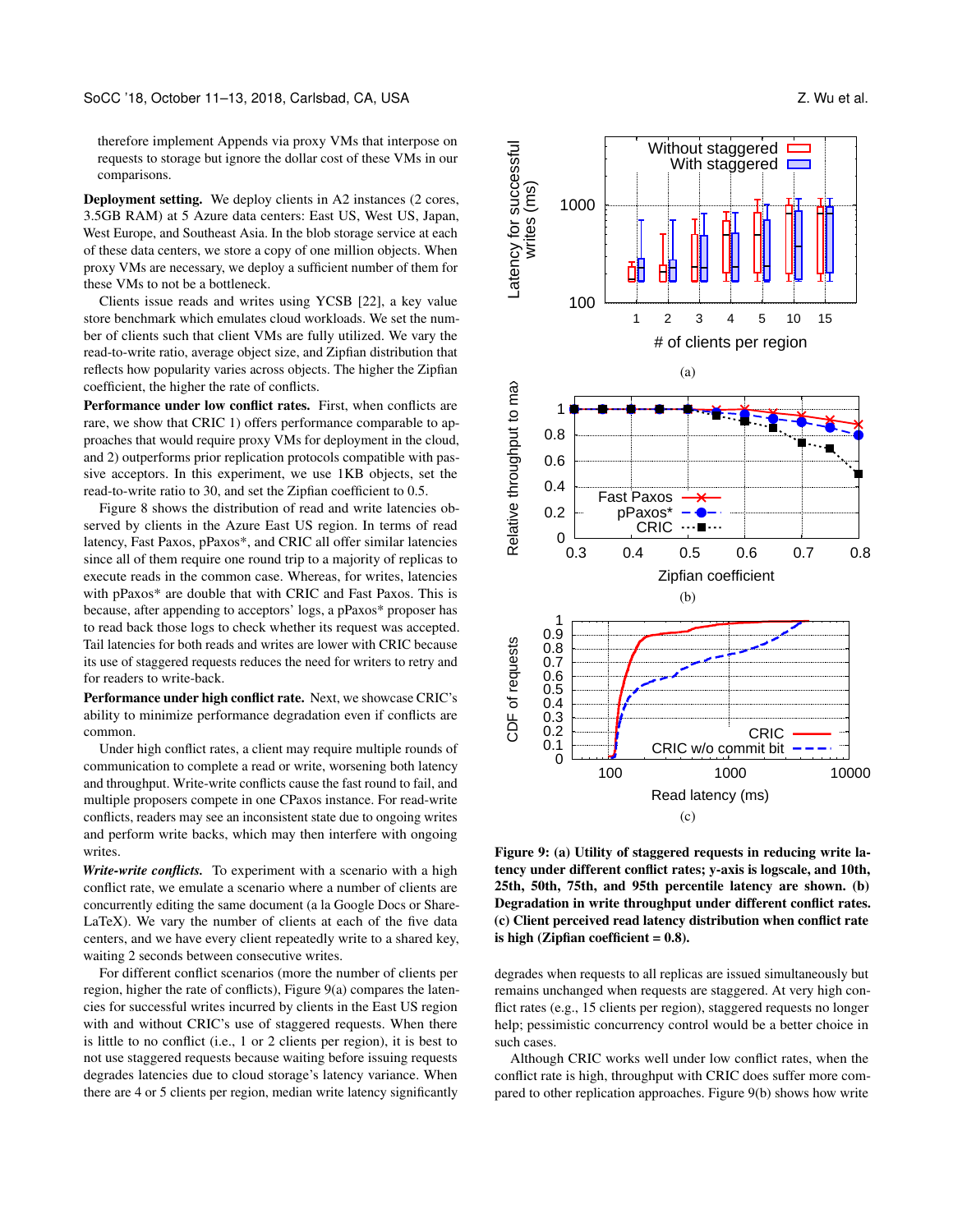<span id="page-8-0"></span>

Figure 10: Comparison of dollar cost to execute reads and writes on geo-replicated data; R/W is read-to-write ratio.

throughput degrades in CRIC, Fast paxos, and pPaxos\* under different conflict rates. As conflicts increase, CRIC's throughput degrades at a faster rate than Fast Paxos and pPaxos\*. This is because in both Fast Paxos and pPaxos\*, the proposer can learn the outcome of a Paxos phase in exactly one (Fast Paxos) or two (pPaxos\*) rounds. In contrast, in CRIC, it may take an arbitrary number of rounds for a proposer to learn the outcome of a Paxos phase. This difference between CRIC and prior approaches arises because a failed conditional-PUT in CRIC requires the proposer to read the object again and possibly retry using the same proposal number; this process may have to repeated several times until the proposer finally knows the outcome of the Paxos phase. However, under such high conflict rates, it would be more prudent to use pessimistic concurrency control.

*Read-write conflicts.* In CRIC, when a write to an object is globally accepted but has not yet been applied to all replicas, clients who read that object may have to perform a write back. CRIC's use of the commit bit reduces the incidence of such write backs.

In our experimental setup, Figure  $9(c)$  shows the read latency distribution observed at Azure's Japan data center when the Zipfian coefficient is set to 0.8 and read-to-write ratio is 1. We see that having writers asynchronously mark their completed write as committed greatly improves read latencies; as long as the commit bit is set at any replica with the highest version, a reader need not perform write backs.

# 4.2 Cost

While we have shown thus far that latencies and throughput with CRIC are comparable to those with Fast Paxos when conflicts are rare, using Fast Paxos incurs significant cost overhead due to the need for proxy VMs to augment the storage interface. Figure [10](#page-8-0) compares CRIC against Fast Paxos and pPaxos\* in terms of the dollar cost necessary to sustain any specific throughput. Note that there are three main sources of the cost incurred in serving users: the amount of computation resources (VMs) rented, the number of PUTs and GETs issued, and the amount of data transferred out of the data center in which the data is stored. We consider three read-towrite ratios (30, 10, and 1), three object sizes (256 bytes, 1KB, and 100KB), and a Zipfian coefficient of 0.5. These parameter choices are informed by prior studies of web service workloads [\[13,](#page-12-13) [19,](#page-12-14) [23\]](#page-12-18).

We see that CRIC reduces dollar cost by 20–50% compared to Fast Paxos and pPaxos\* in our target setting: conflicts are rare and objects are small [\[13,](#page-12-13) [19\]](#page-12-14). In such workloads, CRIC's cost savings over Fast Paxos stem from eliminating the need for VMs that relay transfers and enrich the cloud storage interface. The savings compared to pPaxos\* are due to efficient use of storage and network resources: the use of conditional-PUTs and CRIC's more efficient garbage collection mechanism allow CRIC to transfer much less data to fulfill each read and write. Only if both objects are large and the read-to-write ratio is low, do CRIC's cost benefits reduce. Note that, even though, like CRIC, pPaxos\* too does not require proxy VMs, its use may result in higher cost than Fast Paxos when objects are large. This is because a pPaxos\* proposer has to always *append* a new copy of an object's data to any acceptor's log and has to therefore transfer multiple versions when reading the log to check the status of its proposal.

#### 4.3 Application case study

In the final part of our evaluation, we examine CRIC's performance in a geo-distributed deployment of ShareLaTeX, a collaborative document editor. ShareLaTeX stores multiple versions of any particular document in a MongoDB instance to allow users to view the changes to a document.

Operations. Instead of storing a single copy of its data in MongoDB, we ported ShareLaTeX to use CRIC to geo-replicate its data across Azure and AWS data centers. Our port of ShareLaTeX supports two operations: updating a document (UpdateDoc) and reading a document (GetDoc). GetDoc first fetches the latest copy of the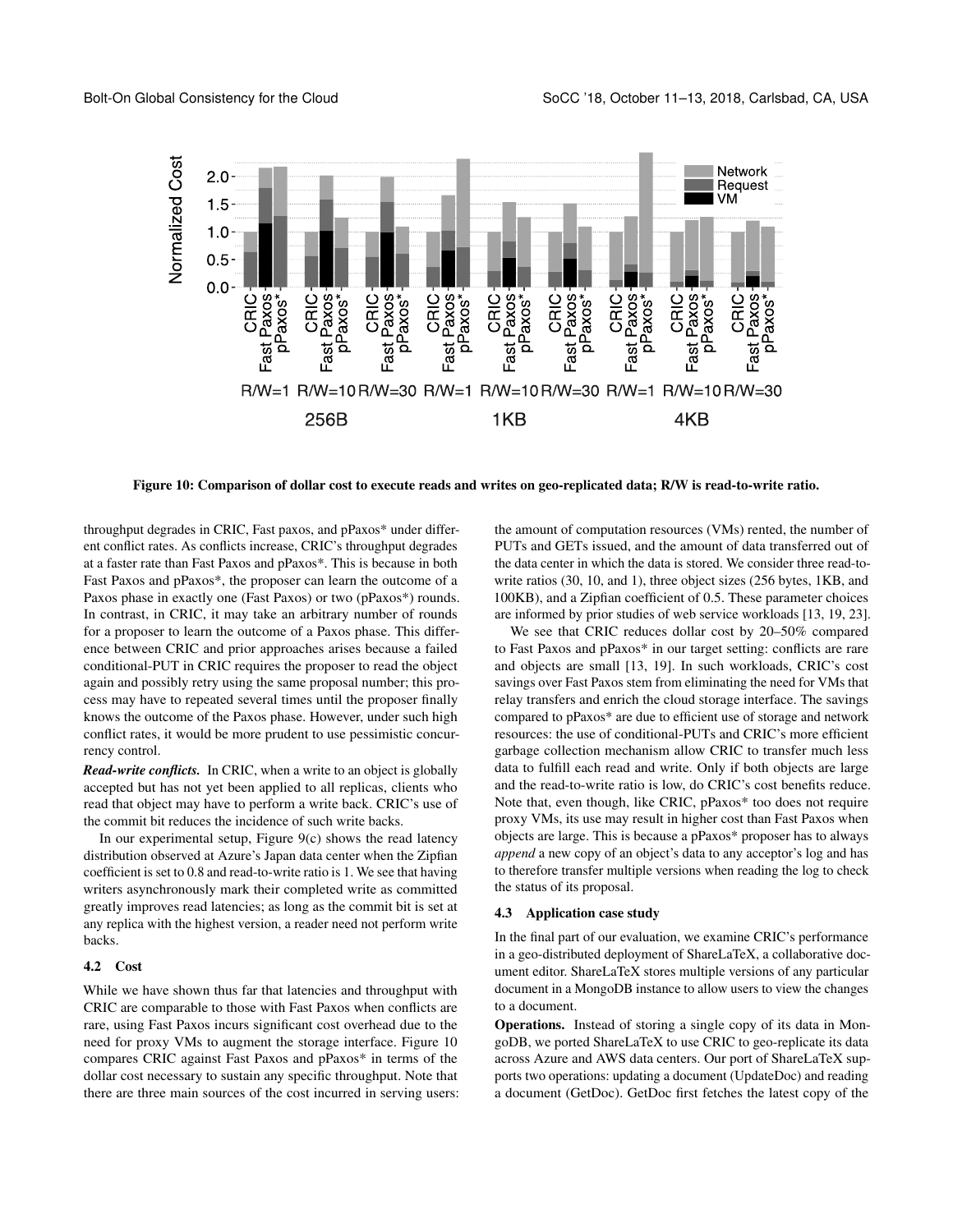SoCC '18, October 11–13, 2018, Carlsbad, CA, USA Z. Wu et al.

<span id="page-9-1"></span>

Figure 11: Latencies for operations in ShareLaTeX when using CRIC to store replicas in 5 data centers across Azure and AWS. Solid vertical line represents the latency bound estimated when placing replicas.

specified document before fetching the current version number of that document, and then returns both results to the caller. UpdateDoc gets the latest copy and current version number of the specified document to check if there are any changes, and then updates the document and version number; all operations are executed serially. While it may be possible to parallelize some of these operations, we focus on evaluating CRIC's performance on ShareLaTeX as is, not on improving the application itself.

Setup. We deploy ShareLaTeX in East US, West US, Japan, West Europe, and Southeast Asia as before. We use a mixed-integerprogram solver and network latency data to select which data centers should store data. By identifying the nearest majority and super quorum for each application data center, we select a set of replicas that first minimizes read latency for the poorest-performing data center and then minimizes write latency. To tolerate  $f = 2$  failures, we store 5 replicas in 3 Azure data centers (Southeast Asia, West Central US, West US 2) and 2 AWS data centers (Tokyo and Mumbai).

We preload our ShareLaTeX deployment with 10 projects each containing 100 1KB documents. We perform 1000 UpdateDoc operations using randomly generated values, followed by 1000 GetDoc operations. In both cases we select projects and documents at random and have 1 client thread running in each data center.

<span id="page-9-0"></span>Performance. Figure [11](#page-9-1) shows the latency achieved compared to the latency bound estimated when placing replicas (computed as the median network latency necessary to contact the nearest majority for reads and the nearest super quorum for writes). Because the chosen replicas are in Western US and East Asia, latencies for clients in those regions are significantly lower than the bounds. Our other two clients are within 4% of the bounds at the median and 6% at the 90th percentile. Interestingly, Japan and Southeast Asia swap positions in the relative ordering based on latencies for GetDoc and UpdateDoc operations. This is because read operations need only contact a majority of replicas while writes have to wait for a super quorum. While Southeast Asia is closer to a majority of replicas than Japan, Japan is more quickly able to contact a super quorum of replicas.

# 5 Discussion

Extensibility of API. The mechanisms used in CRIC to support reads, writes, and conditional-writes enable it to also support several other globally consistent operations on geo-replicated data. In general, CRIC can be extended to implement operations that are supported at all the data centers in which it stores data. This is because strongly consistent intra-data center cloud key-value stores support the conditional execution of all operations that either update or create objects. Here, we show evidence of CRIC's extensibility with a few examples. Specifically, we describe how CRIC can use the following operations offered by cloud storage to implement those same operations on geo-replicated data.

- ∙ DELETE. To delete an object, the CRIC library can first issue conditional-PUTs to update the metadata at a quorum of replicas to mark the object as deleted, and then asynchronously issue conditional-DELETEs at all replicas of the object.
- ∙ LIST. The two-step process for deletions is necessary in order to implement the LIST operation, which returns all objects in the account of the tenant issuing the operation. CRIC can implement LIST by invoking this operation at all data centers. For any object that exists at fewer data centers than the number of replicas stored for every object, the client must determine if this object is currently in the process of being created or deleted. The client can resolve this ambiguity by reading the object's metadata from the data centers where a replica of the object does exist; similar to a reader performing a write back, the client can then complete the creation/deletion of the object before returning the results of LIST to the client.
- ∙ COPY and LEASE. To create a copy of an object or to obtain a lease on it, a client must first read the metadata from the object's replicas, and perform write-backs if a quorum of replicas do not have the latest version. Thereafter, the client can issue a conditional-COPY or conditional-LEASE at each replica. The client must repeat these two steps until its conditional operations succeed at a quorum of replicas.
- ∙ Transactions. CRIC can also be used to execute multi-key transactions on geo-replicated data if the cloud storage service within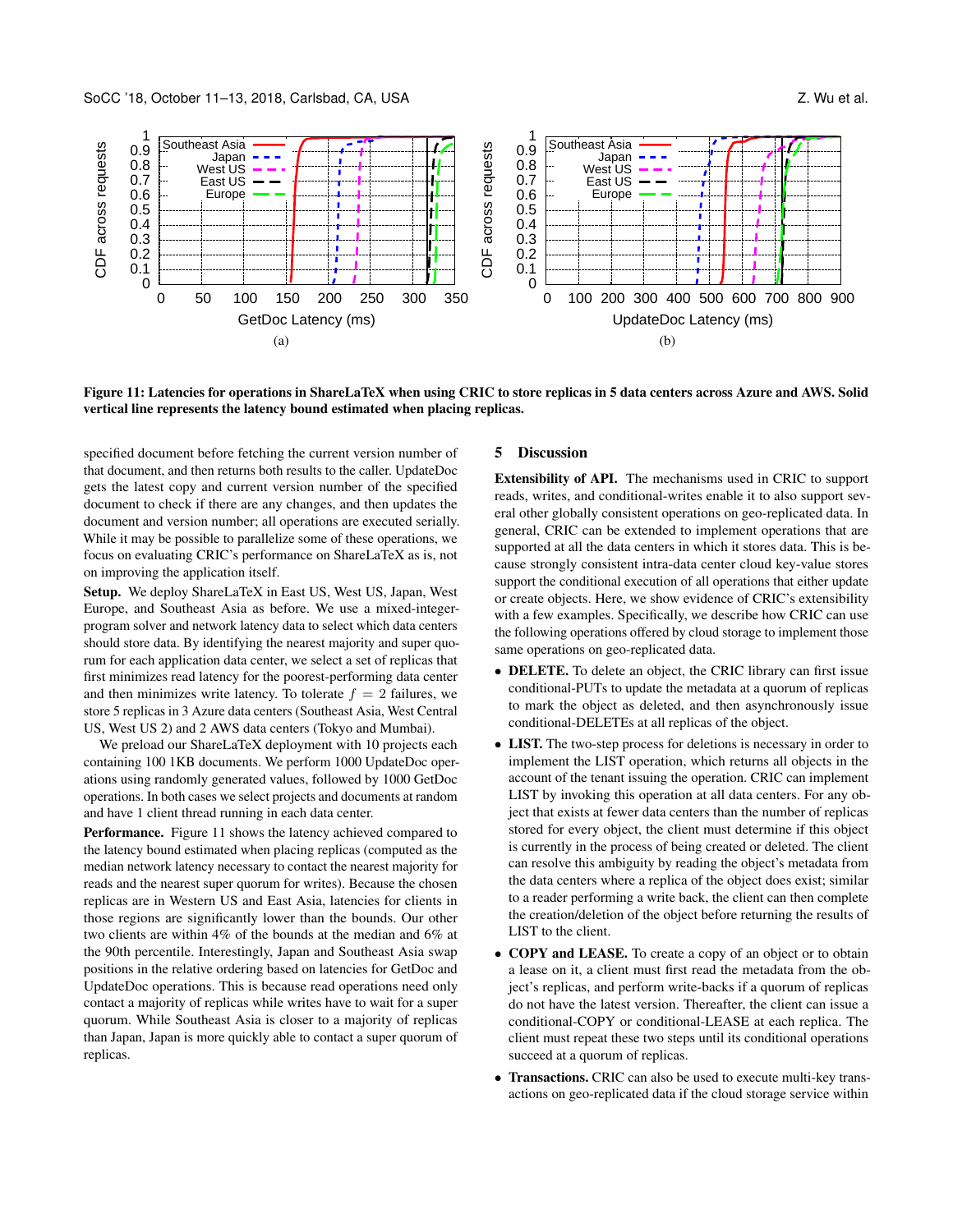each data center offers support for transactions. For example, on Azure, CRIC can leverage the Table service's support for batched updates [\[11\]](#page-12-31) to execute a transaction as a batch of conditional updates; on any particular replica, the batch is applied only if all the conditional updates within the batch succeed. In the absence of transaction support from cloud storage, CRIC can still be used to execute transactions with an additional round of latency to acquire locks (stored in the metadata of each replica) at a quorum of replicas.

Other benefits of approach. Though the primary motivation for our work is to help applications seamlessly replicate data across multiple storage providers with the same interface, CRIC's approach of bolting on [\[15\]](#page-12-32) global consistency offers several other benefits.

- ∙ Even if an application replicates its data across the data centers of a single provider, CRIC promises higher availability than a geo-distributed storage service offered by that provider; failure or overload of one component of a geo-distributed storage service could cascade to other components [\[26–](#page-12-33)[28\]](#page-12-34), rendering the service unavailable, whereas data replicated with CRIC is available as long as the storage services in a majority of data centers are available.
- ∙ On cloud platforms that lack a geo-distributed storage service (such as AWS), CRIC enables web services to achieve global consistency semantics on geo-replicated data without waiting for the cloud provider to fill this void.
- ∙ From the perspective of cloud providers, CRIC simplifies the task of offering global consistency semantics. Rather than developing a new geo-distributed storage service, cloud providers who already offer a strongly consistent key-value store in each data center would merely need to distribute a new client library for applications to use.

# 6 Related work

Replication protocols. Paxos [\[35\]](#page-12-17) and its variants [\[20,](#page-12-35) [36,](#page-12-10) [42\]](#page-12-36) are well studied for transactional storage. Lynx [\[58\]](#page-12-37) and Azure RTable [\[4\]](#page-12-38) use chain replication to achieve serializable transactions. In contrast to chain replication, which sacrifices write latency for read latency, CRIC's use of Paxos replication permits both read and write operations to complete while waiting for responses from only the nearest quorum of nodes.

Many advancements in reducing commit latency stem from the development of new protocols that reduce network communication in the common case [\[23,](#page-12-18) [24,](#page-12-39) [34,](#page-12-28) [36,](#page-12-10) [38,](#page-12-40) [42,](#page-12-36) [43,](#page-12-41) [46,](#page-12-22) [57\]](#page-12-29). Building upon these protocols, CRIC's contribution lies in optimizing read and write latency while minimizing—in the common case, even eliminating—the need for intermediate virtual machines to enrich the interface to cloud storage.

Replicated storage. Like CRIC, other replicated systems too separate data and metadata, but with different goals. Gnothi [\[52\]](#page-12-42) uses a greater replication factor for metadata than for data to improve faulttolerance, whereas Giza [\[21\]](#page-12-43) replicates only metadata and erasure codes data to reduce storage overhead.

Many geo-distributed storage systems [\[37,](#page-12-44) [39,](#page-12-45) [40,](#page-12-46) [50\]](#page-12-47) opt for weaker consistency guarantees in exchange for low latency. In contrast, CRIC guarantees strong consistency to provide the simplest storage semantics.

Leveraging conditional updates. Giza [\[21\]](#page-12-43) is similar to CRIC in its use of conditional-PUTs to cope with cloud storage's limited interface, but it relies on proxy servers to relay operations to storage; as we have shown, this can significantly inflate cost. Giza also does not address latency variance or throughput degradation at high conflict rates. Olive [\[47\]](#page-12-48) takes advantage of conditional writes in cloud storage for a different purpose: to provide exactly-once semantics for application logic in the presence of failures.

Redesigning cloud services. To eliminate performance degradation caused by resource sharing in cloud services, several recent efforts propose redesigning storage systems [\[49,](#page-12-49) [51\]](#page-12-50), data center networks [\[18,](#page-12-51) [30,](#page-12-52) [45,](#page-12-53) [54,](#page-12-54) [56\]](#page-12-55), or both [\[12,](#page-12-56) [17\]](#page-12-57). Rather than wait for cloud services to adopt these more complex architectures, many of which can only offer predictability in terms of bandwidth but not latency, CRIC mitigates latency variance on legacy cloud services. Moreover, CRIC enables functionality—synchronization of replicas across the data centers of multiple cloud providers—that no cloud provider has the incentive to offer.

# 7 Conclusions

Replicating data across the data centers of multiple cloud providers for better cost-vs-performance tradeoffs comes at the expense of losing the luxury of being able to rely on a geo-distributed storage service to geo-replicate data. With CRIC, we have demonstrated that it is feasible to address this challenge efficiently with only a client-side library that requires no changes either to applications or to cloud services. Despite having to cope with cloud storage's limited unmodifiable interface, CRIC is able to efficiently and costeffectively preserve the global consistency of geo-replicated data.

#### 8 Acknowledgments

We thank Manos Kapritsos and Amy Tai for their feedback on earlier drafts of this paper. This work was supported in part by the National Science Foundation via awards CNS-1563849 and CNS-1463126, and by Amazon Web Services via their Cloud Credits for Research program.

### Appendices

# <span id="page-10-0"></span>A Proof of correctness for CPaxos

THEOREM 1. *Only one value can be written for a given version, and committed value cannot be changed.*

PROOF SKETCH. Since all updates to an acceptor's state are via conditional-PUTs, a proposer can successfully update an acceptor only if it has the most up-to-date copy of that acceptor's state. Therefore, once a value is accepted by a quorum (super quorum) of acceptors in a slow (fast) round, the intersection between quorums guarantees that another proposer who proposes a different value in a slow round will discover the committed value in the Prepare phase and only propose the value that it discovers but not its own value in the Accept phase. Whereas, if a subsequent proposer uses a fast round with proposal #0, it will not succeed at a quorum, and it will revert to proposing in a slow round.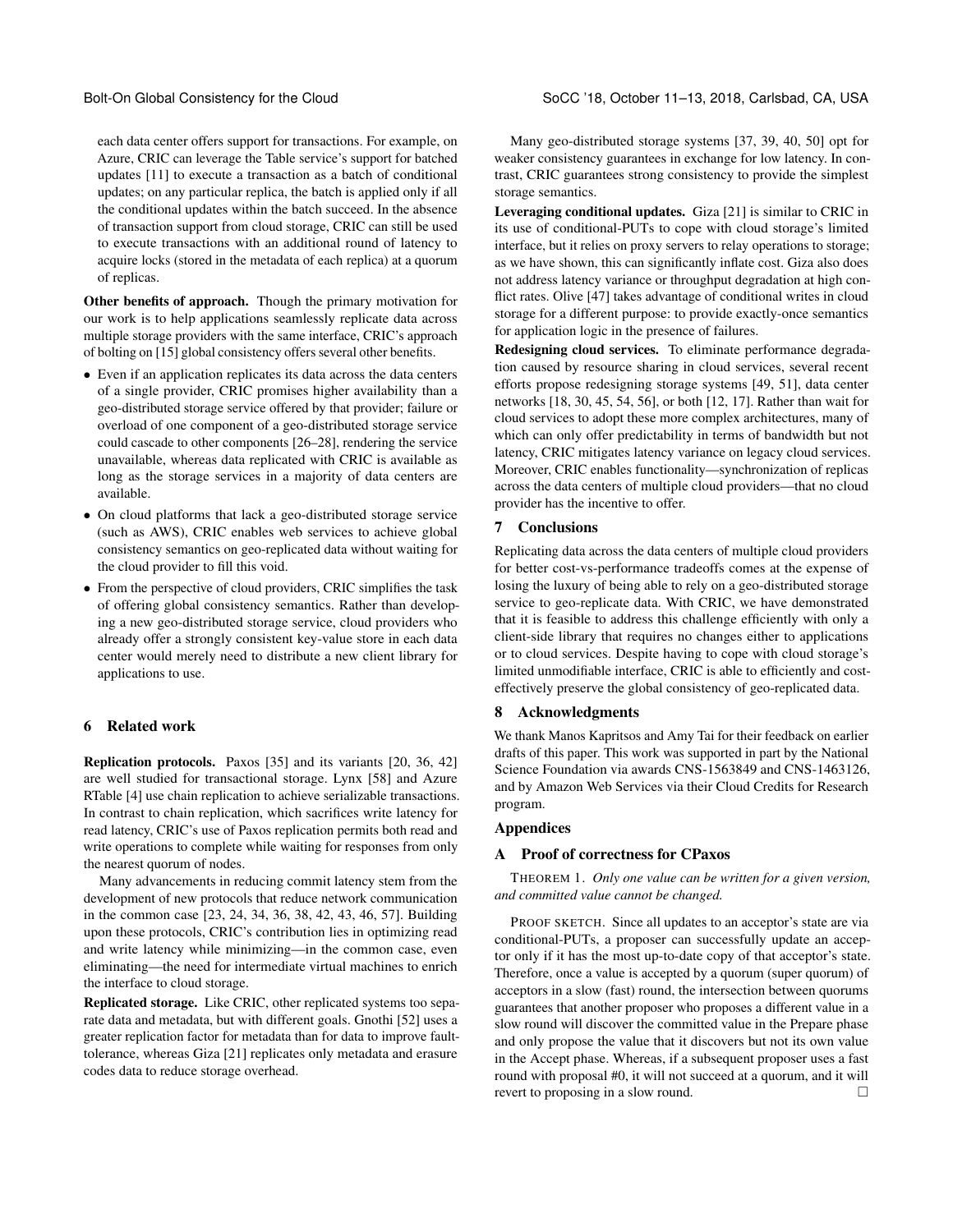# SoCC '18, October 11–13, 2018, Carlsbad, CA, USA Z. Wu et al.

<span id="page-11-1"></span>LEMMA 1. *For a given version, once a value is globally committed, the highest accepted proposal must have proposed this globally committed value among a quorum (slow round) or super quorum (fast round) of acceptors.*

PROOF SKETCH. A value is globally committed indicates a quorum (a super quorum if fast round) of acceptors accepts a proposal with proposal number greater than or equal to the highest proposal number in them. Future proposals with lower proposal numbers will not succeed, which leads the proposers to re-propose using higher proposal numbers. For future proposals with higher proposal numbers, those proposals will discover the committed value in the Prepare phase and use the same value in their proposals. Therefore, the globally committed value must be associated with the highest accepted proposal number.

<span id="page-11-2"></span>THEOREM 2. *Read always returns the last committed write value.*

PROOF SKETCH. The moment a write is globally committed is when a quorum/super quorum of acceptors accept a proposal. First, we show that right after a value is globally committed (i.e., after the moment that a quorum/super quorum of acceptors accept this proposal), read is guaranteed to return this value.

When a read operation reads data from a quorum of replicas, there are 2 cases:

- ∙ At least one of the replicas has its commit bit set. In this case, read is guaranteed to return this value since it is indicated by the commit bit that the value associated with the highest accepted proposal number across all responses is committed (Lemma [1\)](#page-11-1).
- ∙ No replicas have its commit bit set. There are 2 more cases in this scenario:
	- ∙ The highest proposal number is a slow round, and all the returned replicas have the same highest accepted proposal number and data. In this case, the reader knows this is the committed value, so it will return this value.
	- ∙ The highest accepted proposal number is a slow round and the discovered highest proposal number does not appear at a quorum of replicas, or the highest accepted proposal number is a fast round. In this case, the reader needs to re-propose the value with the highest accepted proposal number if the proposal number is for a slow round, or the most common value if the proposal number is for a fast round. Because of Lemma [1,](#page-11-1) if a write prior to this read has committed, the value associated with the highest accepted proposal number if it is a slow round or the most common value associated with the highest accepted proposal number if it is a fast round, must be the globally committed value. Therefore, the reader re-proposes the globally committed value, which will succeed, and then returns this value.

Since any read which happens right after the commit moment can return the just committed value by reading any quorum, following the same logic, other reads after this read will also always return the same value if no value is committed to any higher version.  $\Box$ 

<span id="page-11-3"></span>THEOREM 3. *Reader-write-back ensures linearizability.*

PROOF SKETCH. Linearizability requires that:

- ∙ Reader returns the last committed write value.
- ∙ Writes happen atomically (once a reader reads version i of the data, future reads will always return version i or higher version of the data).

So proving reader-write-back does not break linearizability requires proving these two properties hold.

Since Theorem [2](#page-11-2) already proves [A](#page-11-3) in the case of write back, here we only need to prove [A.](#page-11-3) Moreover, if reads and writes happen disjointly (no overlap between the execution of requests), this case is also included in Theorem [2.](#page-11-2) So, all we need to prove is that when a read overlaps with a write, and if that read returns the value of that write, subsequent reads should always return that value (assuming no more writes after the write).

When the responses from a quorum of replicas do not contain the same highest version with the same highest accepted proposal number, the reader starts a new round of CPaxos to propose the value associated with the highest accepted proposal number, with a proposal number that is higher than all the proposal numbers seen from the response. The consequences of this re-propose are:

- ∙ The reader successfully gets it committed.
- ∙ The reader fails and it either finds there is a committed value, or it needs to re-propose again, until success.

In either case, when this read finishes, the value this read returns is a committed value. And because of Theorem [2,](#page-11-2) all future reads are guaranteed to return this value.

 $\Box$ 

# <span id="page-11-0"></span>B Example of ABD's inability to support conditional updates

Augmenting the ABD [\[14\]](#page-12-16) protocol to support conditional-writes on replicated data is fundamentally impossible because ABD is incapable of differentiating between successful and unsuccessful writes. The original ABD paper says as much: that it cannot be used as the basis for read-modify-write.

Consider an object with replicas *R1*, *R2*, and *R3*, all initially storing copies with logical timestamp 1.1 (version.clientID).

- ∙ Clients *C1* and *C2* first read from a quorum of replicas.
- ∙ *C1*'s conditional-write succeeds updating *R1* and *R2* to copies with timestamp 2.1.
- ∙ *C2*'s conditional-write fails but updates *R3* to a copy with timestamp 2.2.
- ∙ Now, if *C3* reads from *R2* and *R3*, it will choose to write back the copy with higher timestamp 2.2, incorrectly committing *C2*'s failed conditional-write.